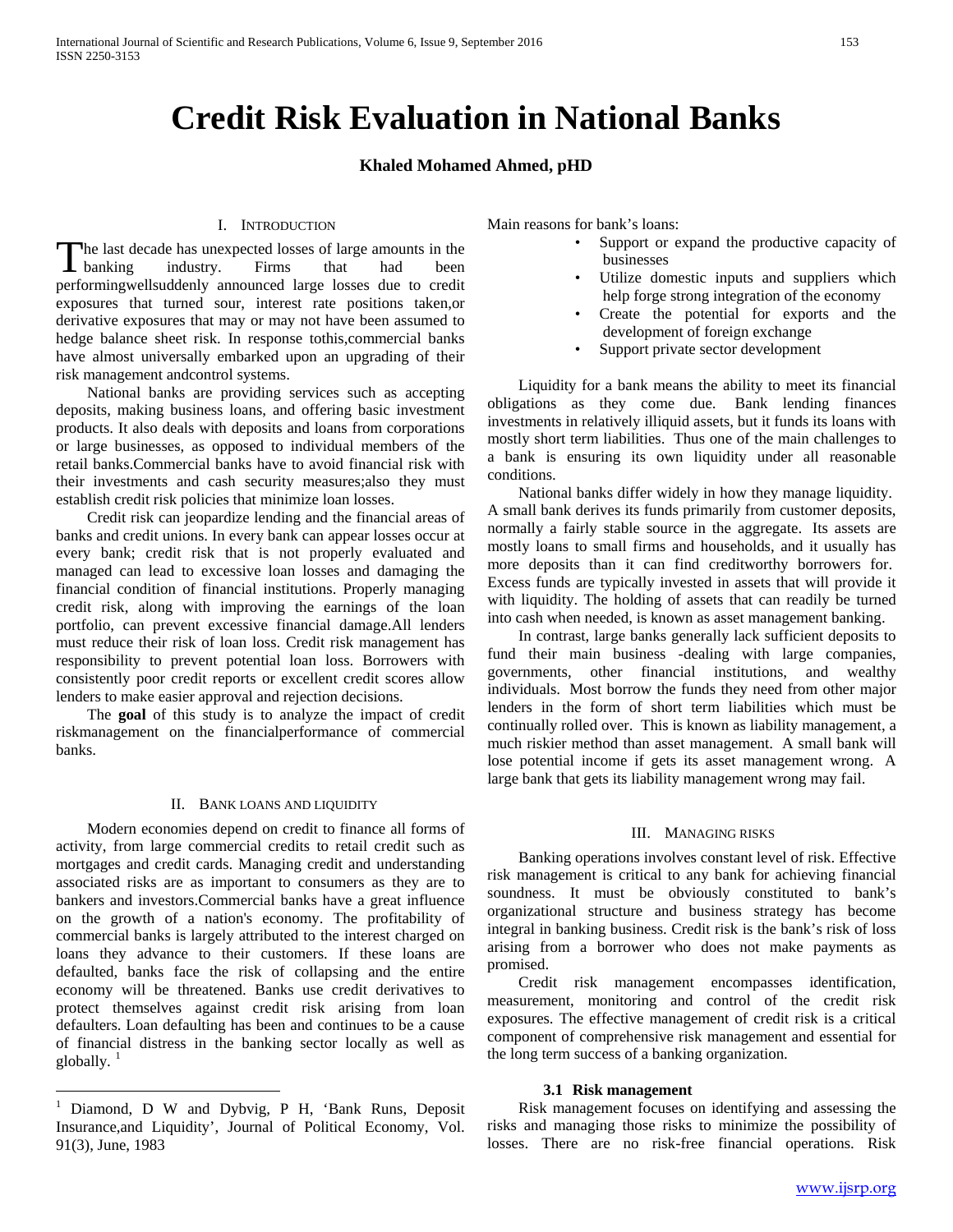management can be defined as a number of procedures and actions that allow managers to identify, assess, monitor and address risks before they transform into problems. It is desirable to identify risks as early as possible and certainly before they become problematic. When the risk is identified, it is necessary to make a decision about the outcome.

# **3.2 Risk management process**

 Basically there is managerial equipment that can help companies make better decision in the risk management process. Companies have to make a decision about setting up a goal or risk policy where risk acceptance criteria will be involve.

 However, with a good analysis basing on available information's all hazards of the activities shall be identified and the consequences of the risk will be assessed. Thereafter, there shall be risk evaluation comparison with the acceptance criteria. In extreme cases where the risk is not acceptable, there is the need for the companies to make a decision to Composite Risk Index. $<sup>2</sup>$  $<sup>2</sup>$  $<sup>2</sup>$ </sup>

 The above formula can also be rewritten in terms of a Composite Risk Index, as follows:

# **Composite Risk Index = Impact of Risk event x Probability of Occurrence**

 The impact of the risk event is commonly assessed on a scale of 1 to 5, where 1 and 5 represent the minimum and maximum possible impact of an occurrence of a risk (usually in terms of financial losses).

# **3.3 Basic steps of risk management process**

 Risk management process is the basic principle of understanding and managing risks. It consists of the severalphases.<sup>[3](#page-1-0)</sup> All steps in this process should be included when dealing with risks, in order perform business with minimal losses.

 According to the standard ISO 31000 "Risk management – Principles and guidelines on implementation," the process of risk management consists of several steps as follows: Risk management contains:

1. identification,

- 
- 2. measurement,
- 3. aggregation,
- 4. planning and management,
- 5. as well as monitoring of the risks arising in a banking business.

# *Identification*

 After establishing the context, the next step in the process of managing risk is to identify potential risks. Risks are about events that, when triggered, cause problems or benefits. Hence, risk identification can start with the source of our problems and those of our competitors (benefit), or with the problem itself.

- $\checkmark$  Source analysis- Risk sources may be internal or external to the system that is the target of risk management (use mitigation instead of management since by its own definition risk deals with factors of decision-making that cannot be managed).Identifying the sources of risk by category is another method for exploring potential risk on a project. Some examples of categories for potential risks include the following:
	- $\circ$  Technical
	- Cost
	- o Schedule
	- o Client<br>O Contra
	- o Contractual<br>o Weather
	- o Weather
	- o Financial<br>o Political
	- o Political
	- Environmental
	- o People

# *Aggregation*

 When aggregating risks, it is important to take into account correlation effects which cause banks overall risk to differ from the sum of the individualrisks.<sup>[4](#page-1-1)</sup> This applies to risks both within a risk category as well as across differentrisk categories.

# *Planning and Management*

 Risk management has the function of planning the banksoverall risk position and actively managing the risks based on these plans. Managingshould be taken to mean the following: the selective limitation of riskpositions as well as the mitigation, or possibly increase, of these positions bymeans of financial instruments or suitable techniques. These instruments ortechniques affect the risk of the individual position and influence changesin the risk position in the overall portfolio as a result of portfolio effects.

The most commonly used management tools include:

- risk-adjusted pricing of individual loan transactions
- setting of risk limits for individual positions or portfolios
- use of guarantees, derivatives, and credit insurance
- securitization of risks
- buying and selling of assets.

## *Monitoring*

 Risk monitoring is used to check whether the risks actually incurred liewithin the prescribed limits, thus ensuring an institutions capacity to bear theserisks. In addition, the effectiveness of the measures implemented in risk controllingis measured, and new impulses are generated if necessary.

# **3.5 Banking risks**

 $\frac{1}{2}$  ${}^{2}$ Chapman.. C, Ward.. S, Project Risk Management: Processes, Techniques and Insights, John Wiley & Sons, 2007

<span id="page-1-1"></span><span id="page-1-0"></span><sup>&</sup>lt;sup>3</sup>Smith, N.J., Merna, T. and P. Jobling, Managing Risk in Construction Projects, Oxford: Blackwell, 2006

 $\frac{1}{4}$  $4$ Shtub, A. & Bard, J. & Globerson, S., Project Management: Process, Methodologies and Economics, Pearson Prentice Hall, USA., 2005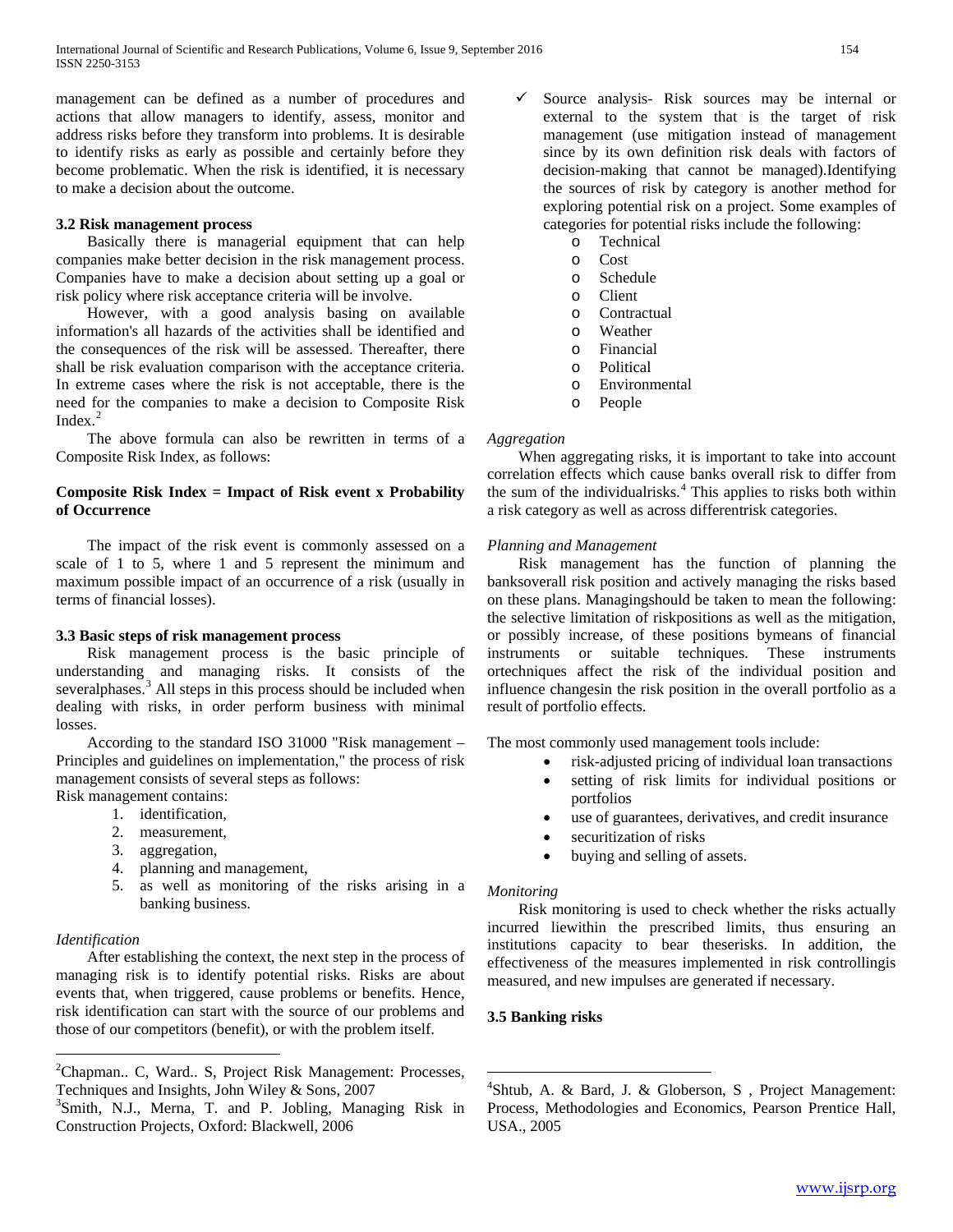The risks to which a bank is particularly exposed in its operations are: liquidity risk, credit risk, market risks (interest rate risk, foreign exchange risk and risk from change in market price of securities, financial derivatives and commodities), exposure risks, investment risks, risks relating to the country of origin of the entity to which a bank is exposed, operational risk, legal risk, reputational risk and strategic risk.

- **Liquidity risk** is the risk of negative effects on the financial result and capital of the bank caused by the bank's inability to meet all its due obligations.
- **Credit risk** is the risk of negative effects on the financial result and capital of the bank caused by borrower's default on its obligations to the bank.

# **1. Managing credit risk**

 The banking essentially provides access to credit. In the lenders case, this includes access to their own savings and investments, and interest payments on those amounts. In the case of borrowers, it includes access to loans for the creditworthy, at a competitive interest rate.<sup>[5](#page-1-0)</sup>Services that are provided by banksare transactional services, verification of account details, account balance details and the transfer of funds, so as advisory services that help individuals and institutions to properly plan and manage their finances.

# **2. Calculation of risks**

 Two main methods are used to measure unexpected losses today:

- Value-at-Risk analyses (VaR) or
- scenario techniques

 Both methods are intended to measure the banks risk as adequately as possible. However, they differ strongly in their calculation methods and their precision,with the scenario analysis as the simpler method being used in caseswhere a calculation of the VaR is not possible.

## *Scenario analysis*

 Under a scenario analysis, the available historical market data and/or internalbank data are used to create scenarios concerning the possible developmentof default rates.

- scenarios for the normal case, in which loss developments are assumed thathave already occurred in a certain historical period under review; and
- worst case scenarios assuming the incurrence of extreme lossesare assumed.

## **3. Case study of credit risks in Libyan banks**

 This study will attempt to address another aspect of analysis of the problem through an applied study, in which other previous studies did not address, to illustrate to what extent commercial banks operate in Libya rely on financial analysis in their credit decision.

 According to the Central Bank of Libya, there are sixteen banks in Libya. Libya's banking system is dominated by four banks which are owned in full or inthe majority by the Libyan Central Bank (Jamahiriya Bank, Wahda Bank, Sahara Bank, Umma Bank and the National Commercial Bank). These banks constitute almost ninety percent of Libyan banking sector assets.

 All of these banks have capital of at least 10million Libyan Dinars, and two of them (Wahda Bank and Sahara Bank)were in the process of being privatized in 2006. Frances BNP Paribas acquired 19% of Libyan SaharBank in July 2007, and took operational control of the bank. The deal also includes an option allowing BNP Paribas to purchase additional shares up to 51% of Sahara's capital over the next three to five years. In November 2007, five foreign banks were short listed for the privatization of Wahda Bank, including French, Italian, Jordanian, Bahraini and Moroccan institutions; Arab Bank (of Jordan) was selected. They bid on a 19% of the share of Wahda Bank, with the option to increase their ownership to 51% in three to five years. The Central Bank announced in October 2007 that it would merge Umm bank and Jamahiriya bank into a single entity; that process was completed inyear2000,although there are still branches open under the banner of each bank.

 Libyan Banks get most of their funding from customer deposits, which were 83% of their liability base as of Nov. 30 2008. They reinvest most of these funds with the Central bank of Libya in the form of demand and time deposits. Also, loan/deposits ratio has been consistently decreasing going from 41% on Jan 31 2007 to 23% on Nov. 30/2008(Libyan central bank, 2009).

 According to the World Bank, financial intermediation continues to be low in Libya compareto other comparable countries.Commercial bankscredit has been decreasing over the past few years because its being crowded out by credit from specialized credit institutions. In 2007, it reached 13 percent of GDP.The availability of financing on the local market is weak. Libyan banks offerlimited financial products, loans are often made on the basis of personal connections (rather than business plans), and public bank managers lack clear incentives to expand their portfolios. Lack of financing acts as a brake on Libya's development is hamperingboth the completion of existing projects and the start of new ones. This has been particularly damaging in the housing sector, where particularly small‐scale project often languish for lack of steady funding streams.

#### **REFERENCES**

- [1] Acharya, Viral V., and Lasse Pedersen, Asset pricing with liquidity risk, Journal of Financial Economics, 2005
- [2] Allen, F. and Santomero, A. "The Theory of Financial Intermediation," Journal of Banking and Finance, 1997
- [3] Altman, E. "Valuation, Loss Reserves and the Pricing of Corporate Bank Loans," Journal of Commercial Bank Lending, 1993.
- [4] Arif, A.; Nauman, A., Liquidity risk and performance of banking system, The Journal of Financial Regulation and Compliance20, 2012
- [5] Aspachs, O. E. Nier, M. Tiesset., "Liquidity, Banking Regulation and the Macroeconomy", 2005
- [6] Babbel, D. And Santomero, A. "Financial Risk Management by Insurers: An Analysis of the Process," Journalof Risk and Insurance, June 1997
- [7] Bank of England, 'The Measurement of Liquidity', Notice toInstitutions Authorized under the Banking Act 1987, July, 1982

 $\frac{1}{5}$  ${}^{5}$ Duffee, G.R., Zhou, C., Credit derivatives in banking: useful tools for managing risk? Journal of Monetary Economics, 2001